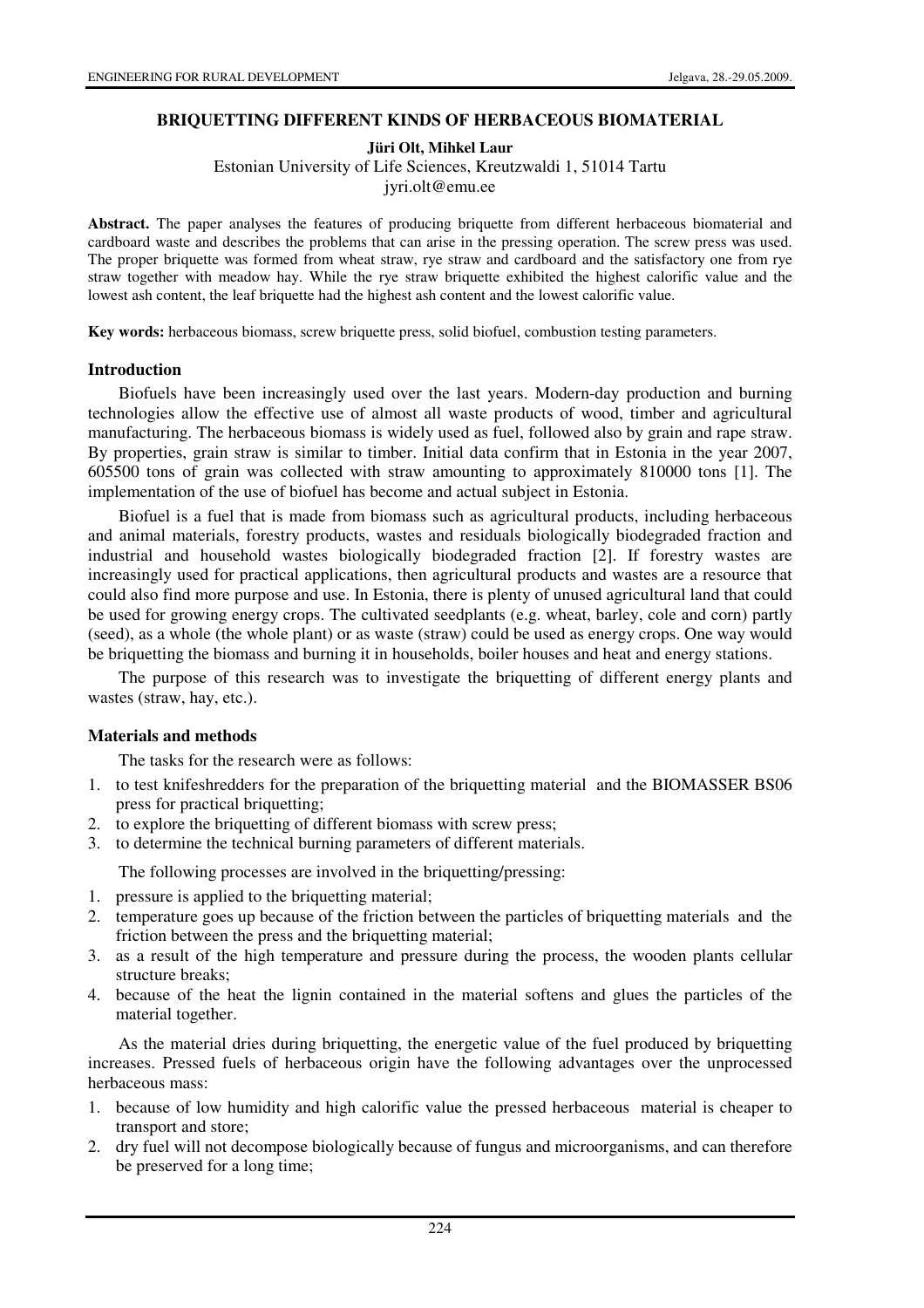3. equable moisture and size of the piece allow to regulate the burning regime in the ingle more precisely and thus ensure higher efficiency.

For the experiments BIOMASSER BS06 briquetting device was used. This device is a screw press meant for briquetting thatch and hay. The productivity of the device by the technical data is  $Q = 40...50$  kg h<sup>-1</sup>. The length of Cooler-stabilizer is  $L = 3000$  mm. The material for briquetting has to be of fraction 2...5 cm and humidity  $W = 15...30\%$ . The briquette produced by briquetting is of random length and diameter  $D = 70$  mm [3].

**STARFEL** 

Fig. 1. **Briquette press BIOMASSER BS06**

To provide the necessary fraction, the straw shredder BIOMASSER RS06 [4] is a suitable device. This device is chargeable from the top and shreds only loose straw. Depending on the material the productivity of the device is up to  $Q = 150 \text{ kg h}^{-1}$ . Moisture of the materials can be up to  $W = 30 \%$ . Shredding level depends on the shredder's sifts opening diameter. The opening diameter of sifts in the device used was  $d = 28$  mm.

The shredder can serve two briquetting devices. It is equipped with one cutting and four chopping blades. Some of the materials of longer length, such as straws, had to be pre-shred with drum-type shredder. Shredding was necessary to make the handling of the material easier. The binding material had to be removed before shredding.

### **Practical results**

The results of briquetting different material are shown in Tables 1 and 2. Wheat and rye straw passed through the shredder RS06 without any malfunctioning. The briquetting device worked properly with both straws and the briquette produced was of expected quality. The productivity of the device was  $Q = 41...55.8$  kg h<sup>-1</sup>, and the density of the briquette fell in the range of  $\rho = 650.2...799.2$  kg m<sup>-3</sup>. The meadow hay shredding could not be performed with BIOMASSER RS06. The material formed wisps and got stuck between the blade and the walls of the device. Then, we first shredded the hay with the JAGUAR type of smasher and then with BIOMASSER RS06 [5, 6]. The pre-shredded material passed through BIOMASSER RS06 without problems.

With rape straw the BIOMASSER RS06 performed properly when it was pre-shredded with the JAGUAR type of smasher. However, the material got stuck during the briquetting process and was overloaded. The processing failed and no briquette was produced.

When rape straw was mixed with rye straw 1:1 (mass) there were no problems with shredders or the briquetting device but the briquette was very brickle and stratified. Till under the stabilizers pressure the briquette looked adequate but leaving from under the pressure the briquette was still warm and changed its shape. The briquette produced was of higher quality when it was allowed to cool under the pressure. The same solution is also used when making wooden briquette where the pressure line is often more than 20 m long, and also when producing peat briquette where pressure line passes through the outside environment under the roof to cool down the briquette.

When rape straw was mixed with hay 1:1 (mass) there were no problems with shredders or the briquetting device but the briquette was also very brickle and stratified. When the rape straw was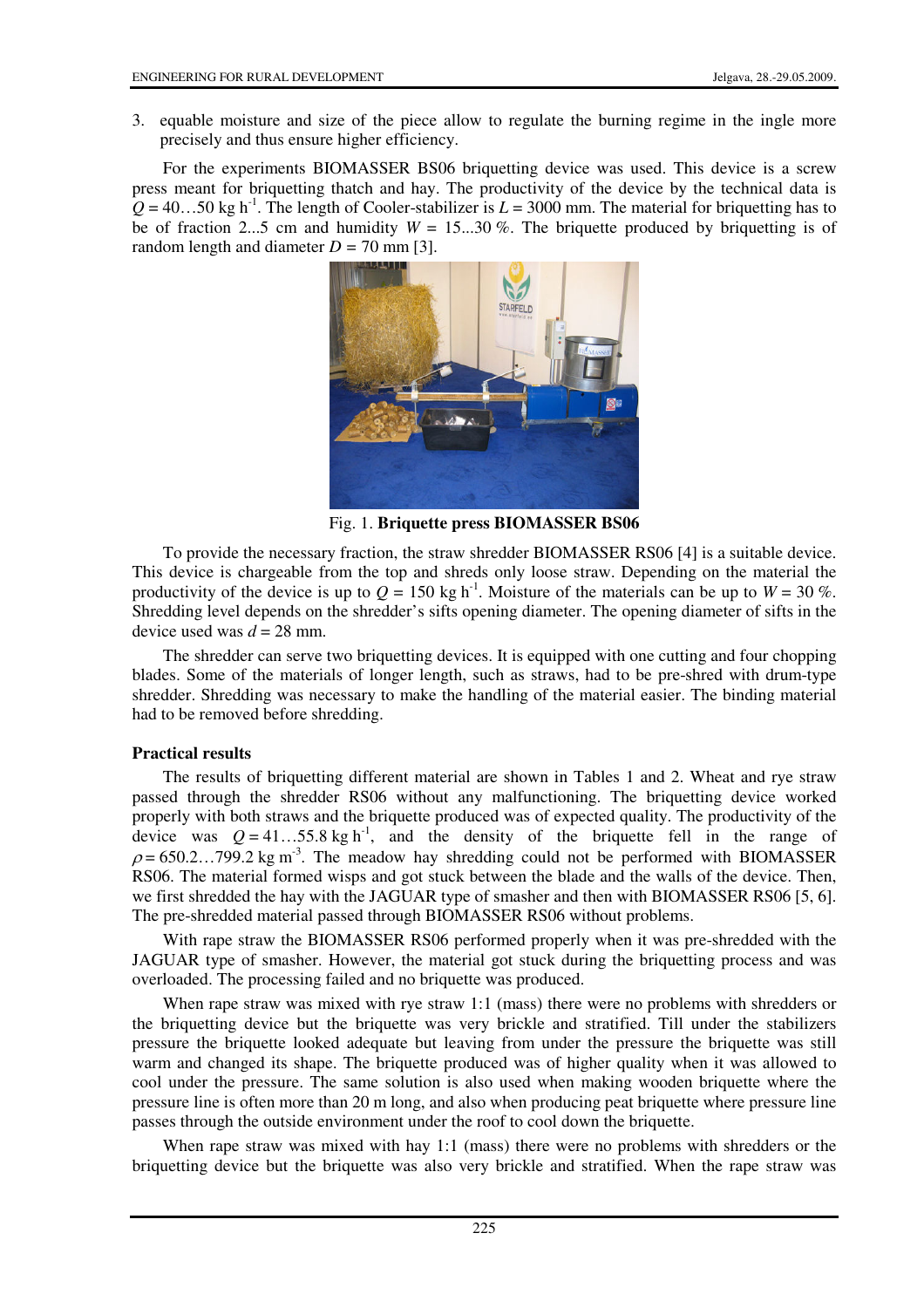mixed with field grass 1:1 (mass) there were no problems with shredders and the briquetting device. The material easily fell down to the screws working zone but the briquette was still very brickle.

Table 1

| Materials                                       | Material shredding        | Temperature<br>set                  | The shape of<br>the briquette          | Average<br>density of the<br>briquette<br>$\rho$ kg m <sup>-3</sup> |  |  |
|-------------------------------------------------|---------------------------|-------------------------------------|----------------------------------------|---------------------------------------------------------------------|--|--|
| Wheat straw                                     | RS06, without a<br>glitch | 250 °C                              | Correct                                | 710.1                                                               |  |  |
| Meadow hay                                      | JAGUAR + RS06             | 250 °C<br>No briquette              |                                        |                                                                     |  |  |
| Rye straw                                       | RS06, without a<br>glitch | 250 °C                              | Correct                                | 758.5                                                               |  |  |
| Wheat and rye<br>straw<br>$(4:1$ by mass)       | RS06, satisfactory        | 250 °C<br>Correct                   |                                        |                                                                     |  |  |
| Meadow hay and<br>rye straw<br>$(1:1$ by mass)  | Not stable                | 250 °C                              | <b>Brickle</b>                         | 713.0                                                               |  |  |
| Rape straw                                      | JAGUAR + RS06             | 250 °C                              | No briquette                           |                                                                     |  |  |
| Rape and rye<br>straw<br>$(1:1$ by mass)        | JAGUAR + RS06             | 250 °C                              | Normal if<br>pressure line is<br>20 m. |                                                                     |  |  |
| Rape straw and<br>meadow hay<br>$(1:1$ by mass) | JAGUAR + RS06             | 250 °C                              | Stratified and<br>brickle              |                                                                     |  |  |
| Cardboard                                       | JAGUAR + RS06             | 250 °C                              | Correct                                |                                                                     |  |  |
| Thatch                                          | RS06, without a<br>glitch | 230, 250,<br>280 °C                 | <b>Brickle</b>                         |                                                                     |  |  |
| Thatch and rye<br>straw<br>$(1:1$ by mass)      | RS06, without a<br>glitch | Stratified and<br>250 °C<br>brickle |                                        |                                                                     |  |  |
| Thatch and rape-<br>seed cake                   | <b>RS06</b>               | 250 °C                              | No briquette                           |                                                                     |  |  |
| Leaves (birch)                                  | <b>RS06</b>               | 250 °C                              | Stratified but<br>stable               | 730.0                                                               |  |  |
| Leaves and rye<br>straw<br>$(1:1$ by mass)      | RS06, without a<br>glitch | 250 °C                              | Stratified and<br>brickle              | 728.4                                                               |  |  |
| Cucumber plants                                 | RS06, without a<br>glitch | 250 °C                              | Correct,<br>$100300$ mm                | 758.0                                                               |  |  |

**Data of briquetting experiments** 

The roped bundles of thatch used in the experiments had been kept under the roof all summer long. There were no problems with shredding and the fraction was proper. The chopped material easily fell into the feeding hole but the briquette did not hold together. Already when under pressure some surface fractures appeared on the briquette and after the pressure was released the briquette fell apart.

Mixing thatch with rye straw 1:1 (mass) did not result in any problems to the performance of the briquetting system. The briquette looked adequate when under the pressure and no fractures appeared but after the pressure was released the briquette fell also apart. When thatch was mixed with rape-seed cake the latter fell faster to the feeding hole and therefore got stuck to the forming sleeve. Thus, the briquetting of thatch did not provide expected results and no proper briquette was formed.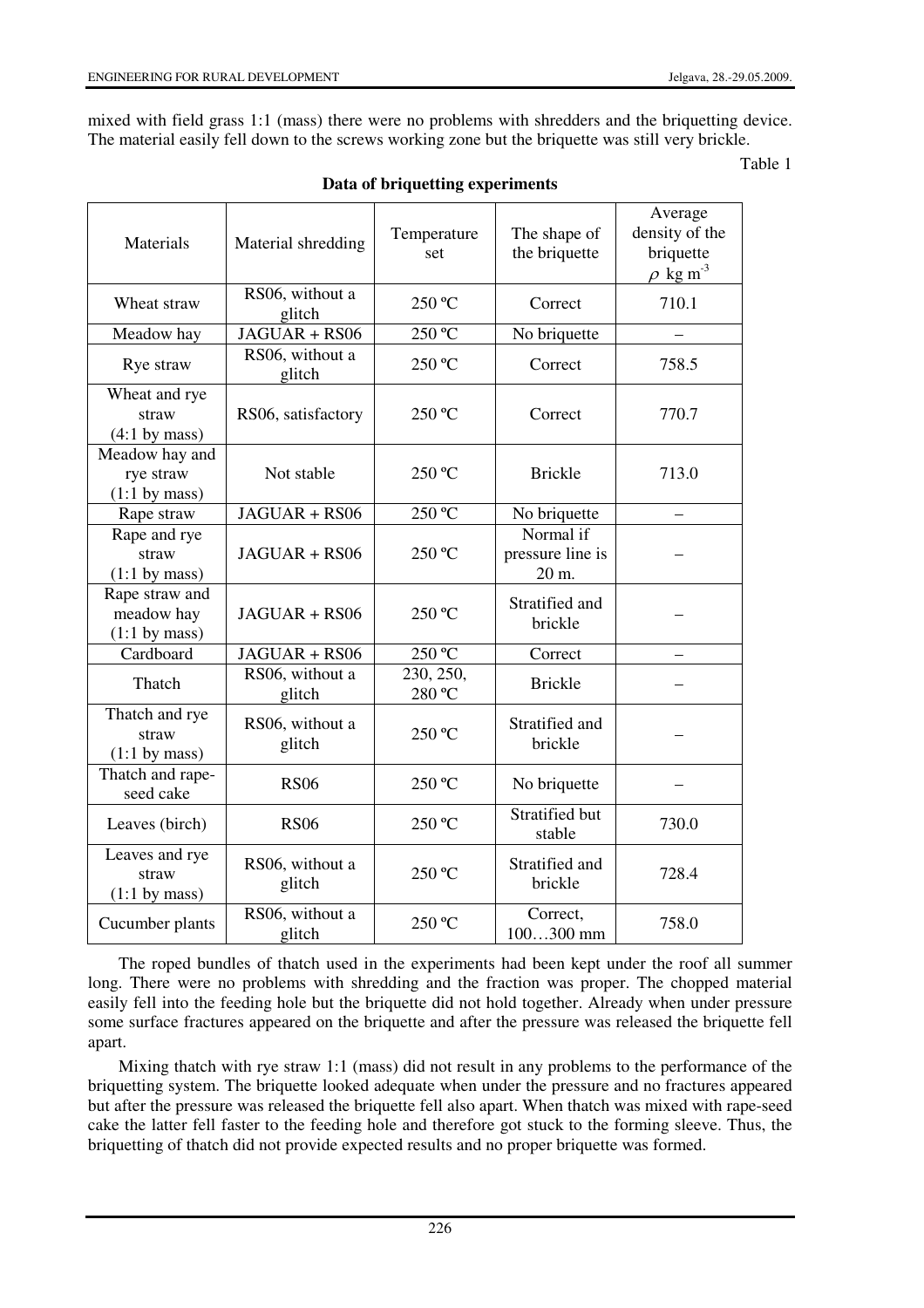|                                   | Flowing<br>point                      |                        | 1030 °C                                | 1100 °C                                                     | 1040 °C                                | until $1350\text{°C}$<br>did not flow           | $mrf$ 1350 °C<br>did not flow           | $mth$ 1350 °C<br>did not flow                | $m$ til 1350 °C<br>did not flow    | until 1350 °C<br>did not flow            | 1110 °C                                   | 1140°C                               | 1180 °C                      | 1270 °C                                                     |
|-----------------------------------|---------------------------------------|------------------------|----------------------------------------|-------------------------------------------------------------|----------------------------------------|-------------------------------------------------|-----------------------------------------|----------------------------------------------|------------------------------------|------------------------------------------|-------------------------------------------|--------------------------------------|------------------------------|-------------------------------------------------------------|
| Characterisation of ash behaviour | Hemispheric<br>point                  | CENTS 15370            | <b>Jo00</b> °C                         | <b>Job0.0</b>                                               | <b>Jo 0701</b>                         | ı                                               | I,                                      | $1230\text{°C}$                              | 1200 °C                            |                                          | <b>Je 0801</b>                            | 1130 °C                              | 1170 °C                      | 1250 °C                                                     |
|                                   | Beginning of<br>softening             |                        | 920 °C                                 | <b>J070 °C</b>                                              | 1000 °C                                | 000C                                            | ٠                                       | 1190 °C                                      | 1160 °C                            | t                                        | <b>2.088</b>                              | 1100 °C                              | 1150 °C                      | 900 °C                                                      |
|                                   | of sintering<br>Beginning             |                        | <b>O. 048</b>                          | <b>20028</b>                                                | 950 °C                                 | <b>9000</b>                                     | 500 °C                                  | <b>Jo 01-</b>                                | 920 °C                             | <b>Co 088</b>                            | <b>Oc 089</b>                             | 1080 °C                              | 1110 <sup>o</sup> C          | <b>Coll</b>                                                 |
|                                   | Calorific<br>actual<br>value,         | CENTS<br>14918         | $\bf MJ\,kg^4$<br>15.43                | $\mathbf{M}\mathbf{I}\mathbf{k}^{-1}_{\mathbf{g}}$<br>15.37 | MJ kg <sup>-1</sup><br>14.84           | $\bf MJ\,kg^4$<br>14.66                         | MI kgʻ<br>14.38                         | MJ kg<br>14.51                               | $MJ kg-1$<br>13.77                 | MJ kgʻ<br>14.29                          | $\bf MI$ $\bf kg^{\text{-1}}$<br>12.92    | MJ kg<br>12.52                       | MJ kg <sup>-1</sup><br>11.21 | $MJ kg-1$<br>11.22                                          |
|                                   | Calorific<br>value in<br>matter<br>ਖੋ | CENVTS<br>14918        | $\mathbf{M} \, \mathbf{kg}^1$<br>19.10 | $\mathbf{M} \mathbf{L} \mathbf{g}^1$<br>19.04               | MJ kg<br>19.36                         | $\mathbf{M} \, \mathbf{kg}^{\text{-}1}$<br>1870 | $\bf{M}$ $\bf{kg}^1$<br>18.94           | MD kg<br>18.62                               | MJ kg<br>16.84                     | $\mathbf{M} \, \mathbf{kg}^{-1}$<br>1741 | $\mathbf{MJ}$ $\mathbf{kg}^{-1}$<br>15.87 | MJ kg<br>15.85                       | MJ kg <sup>-1</sup><br>15.83 | $\mathbf{M} \mathbf{I} \mathbf{k} \mathbf{g}^{-1}$<br>13.91 |
|                                   | Chlorine<br>matter)<br>(in dry        | ISO 587                | 0.36 %                                 | 0.29%                                                       | 0.33%                                  | 0.42%                                           | 0.45%                                   | 0.34 %                                       | 0.06%                              | $-0.05\%$                                | $-0.1%$                                   | 0.3%                                 | $-4.1%$                      | 0.2%                                                        |
|                                   | Sulphur<br>matter)<br>(in dry         | ISO 334                | $0.12\%$                               | $0.08\%$                                                    | $0.12\%$                               | 0.14%                                           | $0.16\%$                                | 0.15%                                        | $0.11\%$                           | $0.1\%$                                  | 0.1%                                      | 0.1%                                 | 0.1%                         | 0.2%                                                        |
|                                   | Volatiles                             | <b>CINTS</b><br>15148  | 77.6 %                                 | 78.1%                                                       | 77.2%                                  | 77.0%                                           | 76.8%                                   | 76.5%                                        | 77.9%                              | 82.0%                                    | 78.5%                                     | 67.1 %                               | 62.5%                        | 64.0%                                                       |
|                                   | (in dry<br>matter)<br><b>Ash</b>      | <b>CENTS</b><br>14775  | 4.7%                                   | 3.6%                                                        | 3.7%                                   | 4.6 %                                           | 4.7%                                    | 5.2%                                         | 11.0%                              | 4.3 %                                    | 4.2%                                      | 16.2%                                | 23.9%                        | 21.7%                                                       |
|                                   | Moisture                              | <b>CEN/TS</b><br>14774 | 11.4%                                  | 11.4%                                                       | 15.4%                                  | 13.5%                                           | 15.9%                                   | 13.9%                                        | 9.5%                               | 15.7%                                    | 16.1%                                     | 18.2%                                | 25.3%                        | 16.5%                                                       |
|                                   | Determinable parameter                | Standard               | <b>Briquette from wheat</b><br>straw   | <b>Briquette from rye</b><br>straw                          | Briquette from meadow<br>and rye straw | Briquette from rape and<br>rye straw            | Briquette from rape and<br>meadow straw | straw and field grass<br>Briguette from rape | <b>Briquette</b> from<br>cardboard | Briquette from thatch                    | Briquette from thatch<br>and rye straw    | Briquette from leaf and<br>rye straw | Briquette from leaf          | cucumber plants<br><b>Briquette</b> from                    |

# **Different materials combustion testing parameters**

## ENGINEERING FOR RURAL DEVELOPMENT Jelgava, 28.-29.05.2009.

# Table 2

227